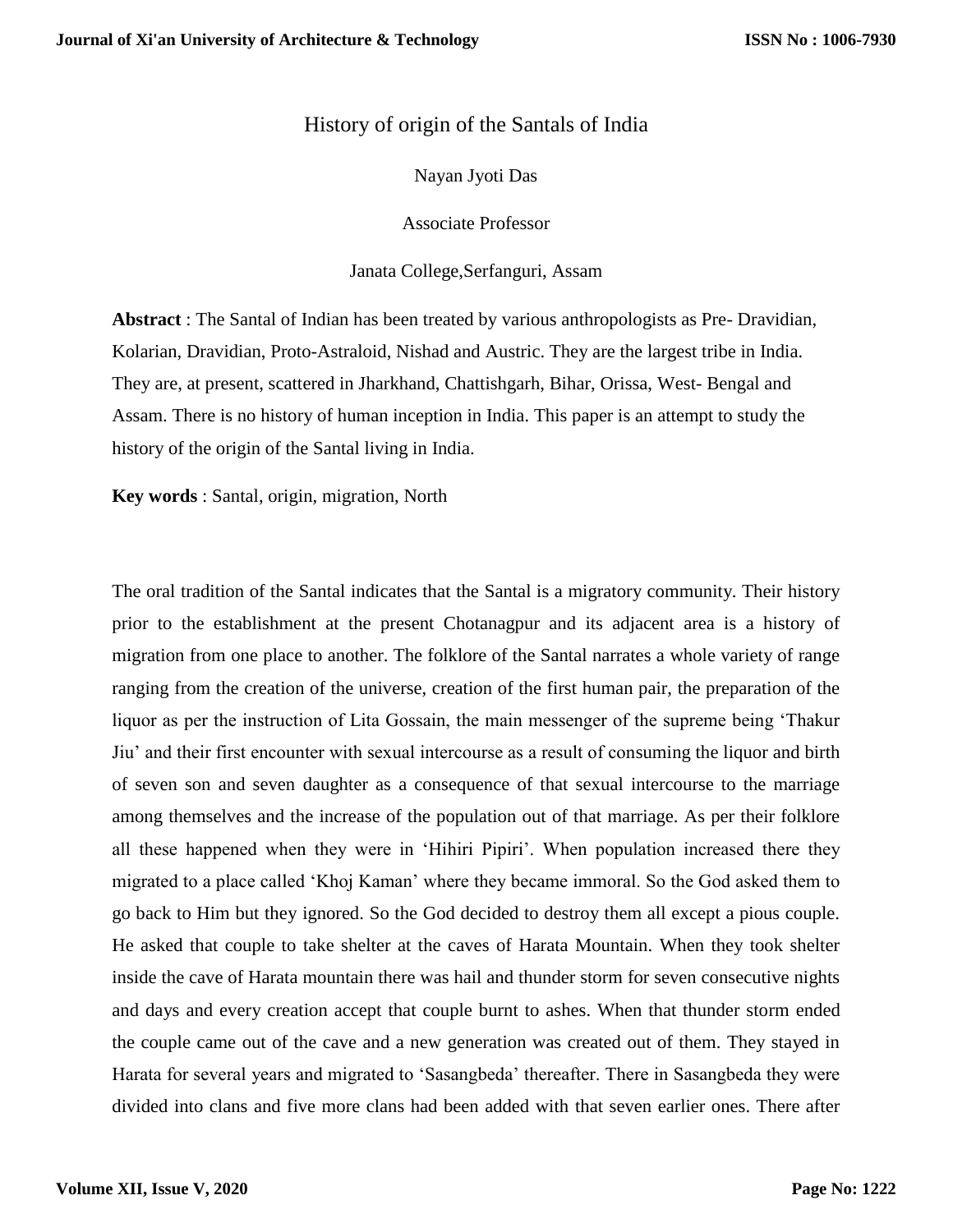they migrated to 'Jarpi' and when they migrated from Jarpi they encountered one tall mountain range which obstructed them in the middle. That mountain range was so tall that only at noon they could see the Sun. it means that their migration was towards the East. So they started worshippimg' ' Marang Buru' there who was considered the God of the mountain for a safe passage. Marang Buru was satisfied with their worship and opened two passage by the names 'Sinduar' and 'Baih Duar' through the middle of the mountain. They entered then in 'Ere' and thereafter in 'Koinde'. From Koinde they enterd in 'Chai' and at last they settled in 'Champa'.

They settled in Champa for many years peacefully under their own ruler. Their identity as 'Kherwar' was lost during their stay at Champa and they were divided into various groups like Santal, Munda, Kurmi, Birhor etc. from Champa, in a later period migrated to a place called ' Tore Pukhuri Baha Bandela' and they had discarded some of their old rituals at that place after a long discussion and adopted some new customs and rituals and they migrated from there also and finally they migrated to 'Sikhar' and 'Sant'.

Various hypotheses have been put forward by various researchers out of their traditional folklores on migration L.O.Skrefsrud says that after living in Afganistan and China for many centuries they entered India from North-West and settled in Punjab for many years and then migrated to Chotanagpur. But Colonel Dalton opined that they entered India from Nort-East and settled in the plains of Chotanagpur for several years and spread to the adjoining highlands of the secred Damodar river. Sir William Hunter supported Dalton in his book 'Annals of Rural Bengal'.  $(1)$ 

Colonel Waddell treated the traditional legend of their migration as a record of their true story of migration leaving the alluvial South-West highlands towards the hill as a result of the Aryan invasion. (2) Based on this document Dr. Campbell writes that though the Santals lives either side of the Ganges but there presence was more in the North. Starting from the North-East they moved towards the Ganges Valley and settled in the adjoining areas of Benaras with the headquarter at Mirzapur. In a later period the inhabitant of the Northern side of the Ganga migrated towards the South and obstructed by the Vindhya hill. As a result they migrated toward the left and settled in Chotanagpur. He further states that process has been initiated to identify the names of the rivers, fort, countries mentioned in their tradition with the names found in Chotanagpur area because various names having resemblances with their traditional name are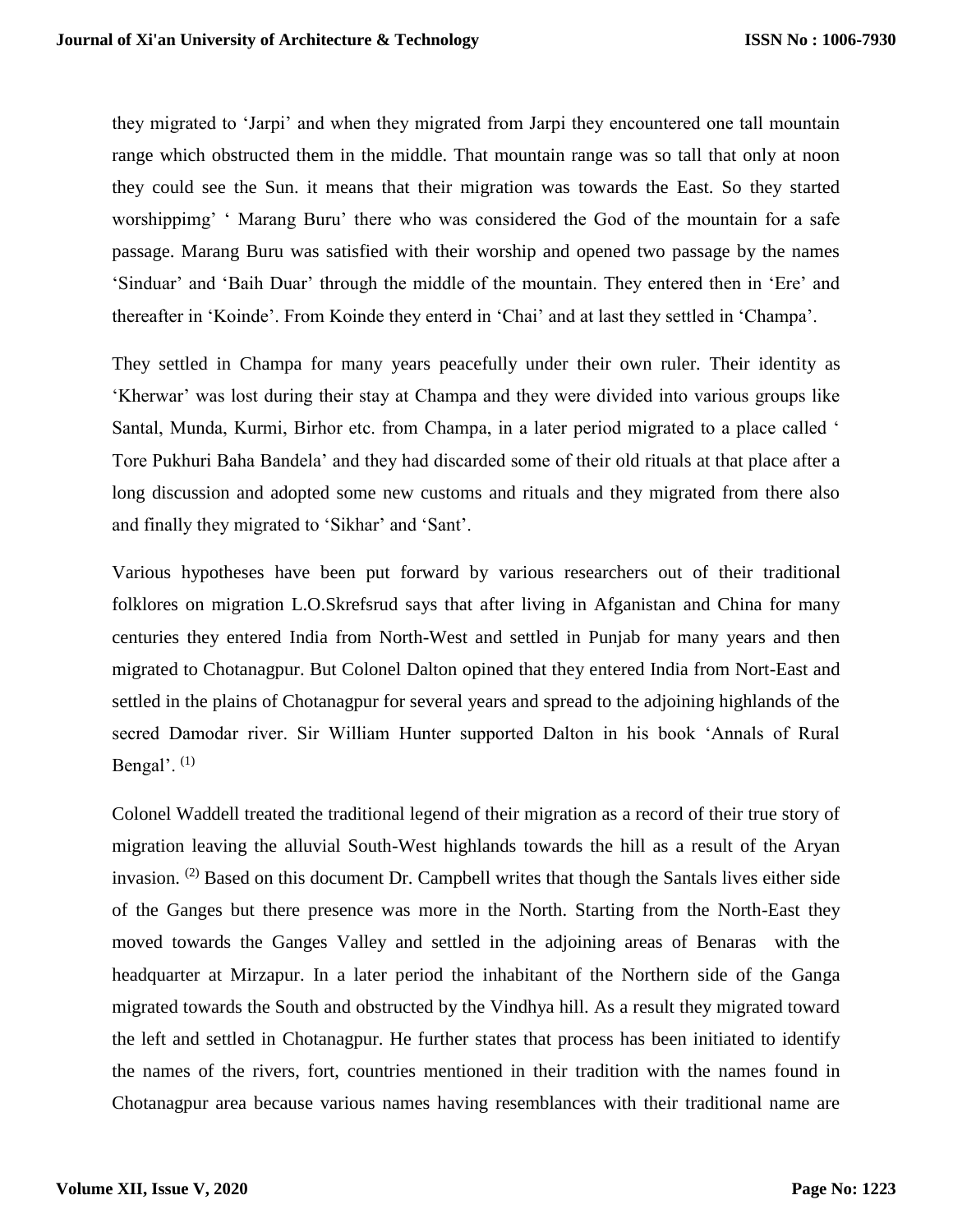found in Chotanagpur area. So it can be assumed that their tradition and the institutions had been developed out of this place. But that their history of origin is of a much remote period and to countries separated by many hundreds of miles can easily be presumed by their tradition. <sup>(3)</sup>

Sir Herbert Risley, on the other hand – " A people whose only means of recording facts consists of tying knots in strings and who have no bards to hand down a national epic by oral tradition, can hardly be expected to preserve the memory of their past long enough or accurately enough for their accounts of it to possess any historical value. If, however, the legend of the Santals are regarded as a account of recent migration, their general purport will be found to be fairly in accord with actual facts" <sup>(4)</sup>. He further states that it is historically true that once there was a rich Santal establishment in the Chai and Champa province of Hazaribag district and it is also a fact that they had once a fort there which, in a later period was occupied by the Muslims. If the time is assumed to be around 1340 of taking over the fort by Ibrahim Ali then it would be easier to fill up the gap between their departure from Chai Champa and their present establishment in Santal Pargana. The recent migration was toward the East because it was the direction which had been expected to follow. Their early settlement in "Ahiri Pipiri" and "Chai Champa" was situated in the North-Western Frontier of Hazaribagh . As a result they had to confront with the direct line of advance by countless Hindu Immigrants from Bihar. That they had been driven by the influx of the Hindus is a fact and the places mentioned in their legend corresponds the direct line of their retreat thereafter.  $(5)$ 

Birinchi Kumar Barua states that the spread of these people to the places like South China, Myanmar,Assam, India and Indochin from the banks of Howangho river and Iyangsikiyang river happened at around 2000 BC. In India they were spread mainly at either side of the Brahmaputra and the Ganges river . He further says that many linguists opine the South-East region of China as the places of their origin. In the course of time they have been divided into two groups. One group migrated toward the Malay and Indonesian countries like Bali, Sumatra, Java, Barnio, Philipine and in a latter period they were spread to the Melanesia and Polynesian island. The second group settled in the Brahmaputra Valley and in a later period migrated to Punjab and Middle India. A handful of them advanced firther towards the South and settled in Tribankur region. $(6)$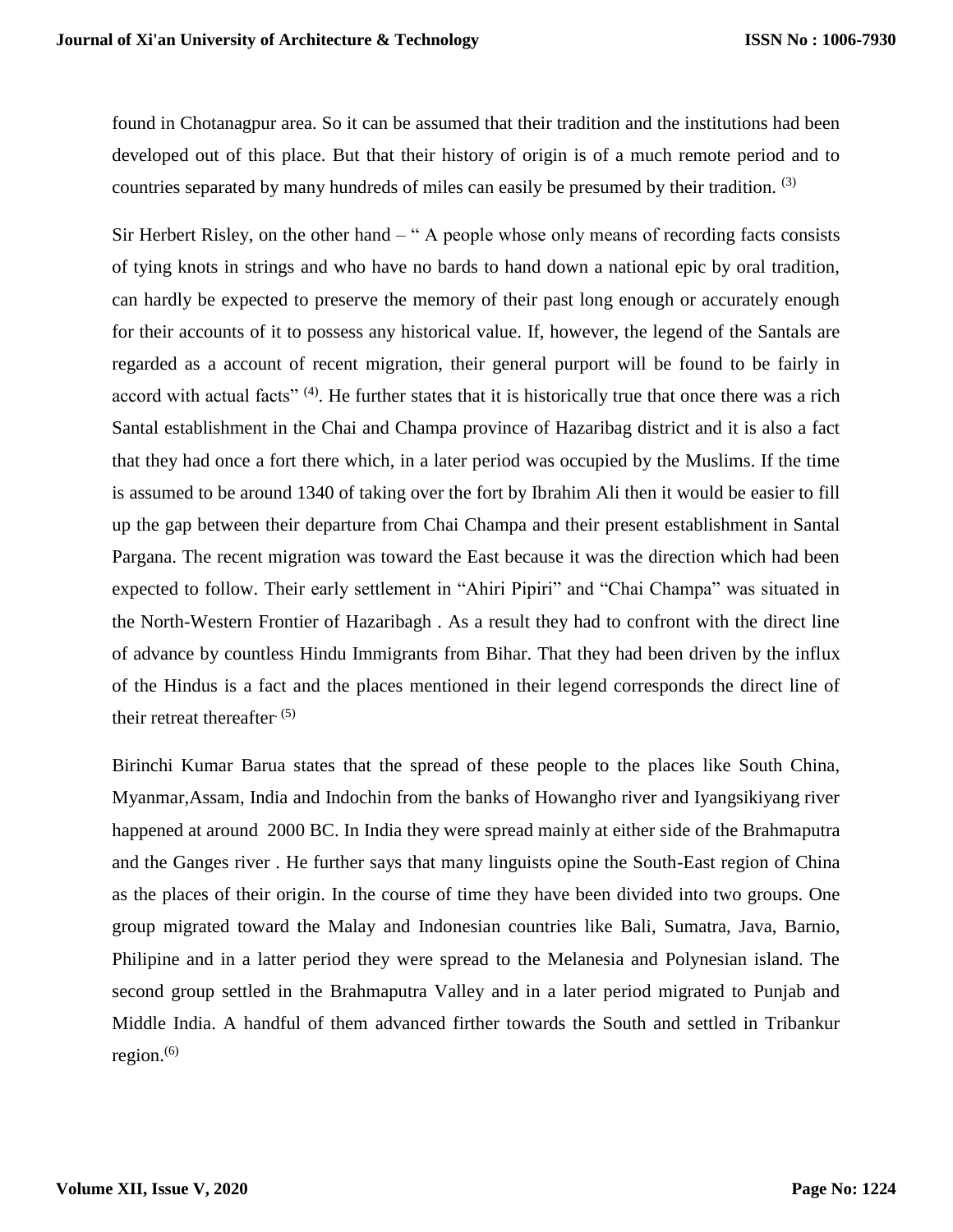Whatever may be the origin of the Santal but since time immemorial they had been living in Chotanagpur platue and its adjacent areas along with Singbhum district upto 18<sup>th</sup> century. Toward the end of the 18<sup>th</sup> Century they migrated towards the North and a large number of them settled in Hwnde and Belpata of Lakerdewani region from Birbhum at the first half of 19<sup>th</sup> Century. They were hired to Birbhum to get rid of the wild animals and to clear the jungle. (7)

Buchanan Hamilton, on the other hand, opines that the Santal migrated from Birbhum due to the atrocities and exploitation of the land lords and settled in Hwnde and Belpata region in between 1790 and 1810. On the otherhand a large number of Santal population was noticed by Mr. Sutherland and Mr. Ward who created 'Damin-E-Koh' fpr thenm in between 1826 to 1833. This Damin-E-Koh was packed with the Santals of its neighbouring area in between 1836 to 1851 and started settling down outside Damin-E-Koh clearing the deep jungle. In a later stage they cleared the jungle and owned it in easy term from the local Jaminders. $(8)$ 

The pattern between the inscriptions found in the archeological cites of Mahenjodaro and Harappa and the drawing they draw on the altar of various religious celebration like Saharai and Baha are similar in nature. (9), These Austric people were once called as Dashyu and Nishadas (10). In the ancient Sanskrit epic also they were named as Nishad, Sabor, Pulind, Bhil, Kol, Samanpal etc.<sup> $(11)$ </sup> All these statement proves their present in India from a Pre-historic period.

## **References** :

- 1. O'Malley, LSS : Bengal District Gazetters Santal Pargana, p. 90
- 2. Waddell, L.A,1893: The Traditional Migration of the Santal Tribe, The Indian Antiquary, pp-294-6
- 3. O'Malley, LSS : Bengal District Gazetters Santal Pargana,pp 90-91
- 4. Risley ,Herbert Hope : Tribes and Castes of Bengal, Vol ii, p-225
- 5. Ebid ,pp-225-226
- 6. Sarma, Leena: Asomor Saotal Janagosthir Samaj Aru Sanskriti (Unpublished Thesis)
- 7. O'Malley, LSS : Bengal District Gazetters Santal Pargana,pp 95-97
- 8. Ebid,p-99
- 9. Pathak ,Arun, Verma N.K : Echos of Indus Valley, p-8